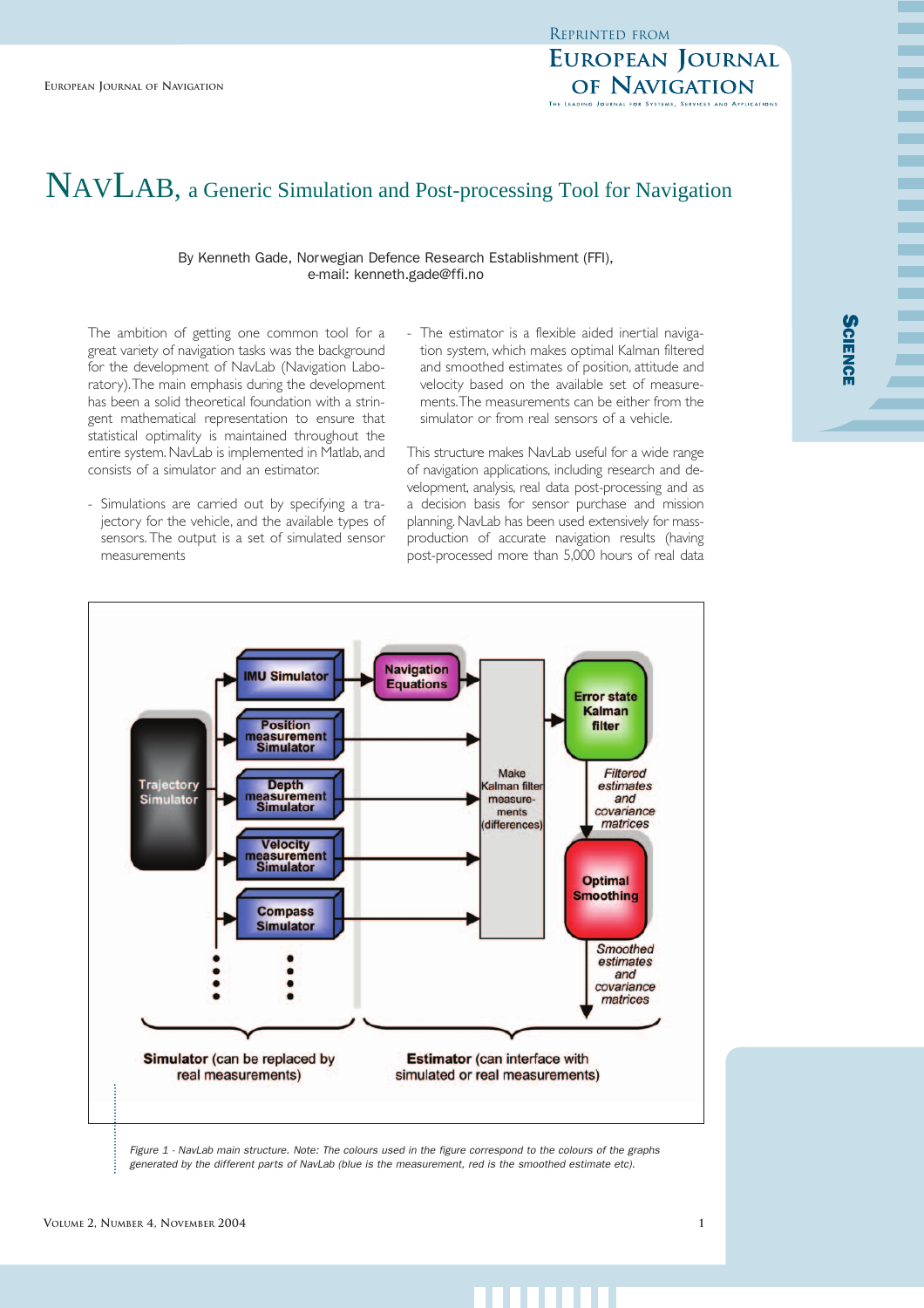**SCIENCE** 

in four continents). Vehicles navigated by NavLab include Autonomous Underwater Vehicles (AUVs), Remote Operated Vehicles (ROVs), ships and aircraft.

# 1 Introduction

For many navigation related activities it is very useful to have one common software tool.The tool should cover applications such as navigation system research and development, analysis and real data post-processing. With a long tradition of developing navigation systems,The Norwegian Defence Research Establishment (FFI) started development of such a tool in 1998.The result is NavLab (Navigation Laboratory), a powerful and versatile tool that serves a variety of navigation purposes. For the long-term success of this tool, a strong focus on a solid theoretical foundation and a flexible structure has been crucial.

# 1.1 NavLab's theoretical foundation

The most significant feature of NavLab is its solid theoretical foundation. NavLab is a result of an innovative research process to establish a completely general theoretical basis for navigation and for implementation of navigation systems.The development has led to the following contributions:

- A new stringent and unified system for notation and mathematical representation
- A unified design and implementation of algorithms and aiding techniques for the Kalman filter, where statistical optimality is maintained throughout the entire system
- Elimination of numerical problems by
	- Deducing and implementing exact formulas (rather than approximations)
	- Using only non-singular representations
	- Controlling accumulation of the computer's inherent round-off errors.

Articles reporting the above work will be published, but currently the most relevant report available is [1].

#### 1.2 A flexible structure

The main structure of NavLab is shown in Figure 1. NavLab's different components can be used alone

or together, allowing a variety of applications. A list of usages is given in Section 4.

The simulator can simulate artificial measurements from a chosen scenario. The estimator will, based on the available set of measurements from either the simulator or from sensors of a real vehicle, make the best possible estimates of position, attitude, velocity and sensor errors.The simulator and estimator are described in more detail in Sections 2 and 3.

In addition to the simulator and estimator, NavLab includes:

- A pre-processing tool (Preproc), which is used to handle real measurements (by removing outliers, compensating for lever arms and misaligned sensors, converting measurements to the correct format etc)
- An export tool, which creates files for exporting to other programs (containing the estimated position, attitude and velocity).
- Figure 2 shows the NavLab program modules. Different modules are used in different cases.Typical examples are:
- Simulations: Simulator → Estimator
- Post-processing of real data: Preproc → Estimator → Export

The modules interface each other via files of a specified format (see [2]), or via memory to save time.

# 2 Simulator

The trajectory simulator can simulate any vehicle trajectory specified by the user. In addition, the user specifies a set of available sensors and their characteristics. Based on the specified trajectory and sensor characteristics, the sensor simulators calculate a set of artificial sensor measurements.

# 2.1 Trajectory simulator

The coordinate systems I (Inertial), E (Earth), L (Local) and B (Body) are simulated (see [2] for definitions). All relevant positions, orientations, linear



*Figure 2 – NavLab program modules.*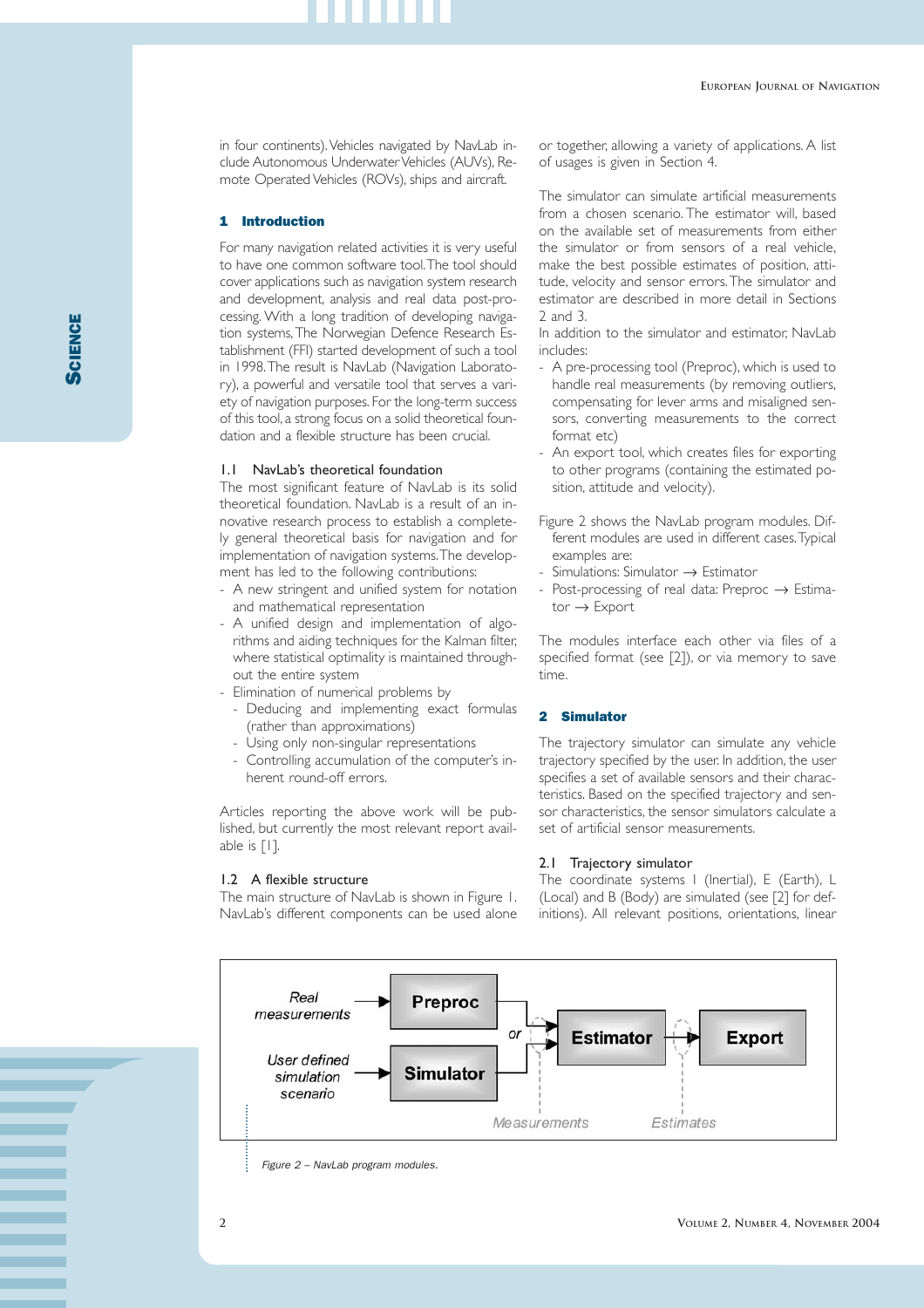

*Black line: True trajectory (from the trajectory simulator). Blue crosses: Simulated position measurements.*

and angular velocities, accelerations and forces describing the trajectory are calculated.

#### Features:

- Any trajectory in the vicinity of the Earth can be simulated (with unlimited complexity).
- All vehicle attitudes can be simulated without singularities.
- All possible vehicle positions relative to the Earth can be simulated without singularities.
- Includes all Coriolis and centripetal effects due to the rotating Earth and own movement over the Earth curvature.
- Includes WGS-84 gravity model and elliptic Earth model.

Trajectories are specified in the trajectory simulator by first giving the initial position, attitude and velocity, and then specifying changes in attitude and velocity as a function of time.When developing a trajectory simulator, the actual mathematical quantities that are used to describe these changes must be selected carefully, to ensure that it is simple for the user to express a trajectory that follows the Earth ellipsoid in both position and attitude. Selecting the mathematical quantities'  $\bm{\alpha}_{\scriptscriptstyle LB}^{\scriptscriptstyle B}$  and  $\dot{\bm{\nu}}_{\scriptscriptstyle EB}^{\scriptscriptstyle B}$  actually makes this just as simple for the user as it would have been if the surface of the Earth were planar.Thus if no changes in these quantities are specified, the vehicle will travel around the Earth at constant depth/height if the initial velocity was horizontal.

Figure 3 shows an example trajectory from the simulator.This trajectory is simply specified by two

periods of constant change in attitude (angular velocity about z,  $\omega_{LB}^B = [0 \ 0 \ 1]^T$  deg/s) and two periods of constant change in velocity (deceleration/acceleration in z,  $\dot{v}_{EB}^B = [0 \ 0 \ 20]^T \text{m/s}^2$ .

Using a plugin for NavLab, it is also possible to specify the trajectory by giving a dynamical model of the vehicle and then marking 3D waypoints in a map, see [3].

# 2.2 Sensor simulators

The most significant error types, such as whitenoise, coloured noise and scale factor error are included in the sensor simulators, and any other types can also be added. The magnitude, time-constants and other parameters that describe the different errors are user selectable, and can be given as fixed values or as functions of time.

The sensor simulators can produce measurements at any user-specified time.This can be specified as a constant rate during the entire simulation, different rates in different intervals, or each single time of measurement can be specified in a time-series. Figure 3 shows position measurements with one period of high rate, and also periods of low and zero rate.

#### 3 Estimator

The main purpose of the estimator is to estimate a vehicle's position, attitude and velocity.This is done by combining all available knowledge such as sensor measurements and mathematical models of the sensor errors. The optimal (given certain assumptions) method of combining this knowledge is by means of a Kalman filter<sup>2</sup> (see  $[4]$  for details). Thus, if the model used in the Kalman filter is correct, all information is used optimally, and no better estimates can be made. An example illustrating this is the concept of gyrocompassing, i.e. finding north by inspecting the direction of the Earth's angular velocity, measured by the gyros. Gyrocompasses are manufactured containing gyros, accelerometers and dedicated algorithms for this purpose. When the same sensors are available for the estimator, it will gyrocompass optimally as a natural part of its estimation procedure.

The main structure of the estimator is given in Figure 4. Measurements from the IMU (Inertial Measurement Unit) are integrated by the navigation equations (see Section 3.1) to calculate position, attitude and velocity. Each time-step where a measurement from any of the aiding sensors is available, it will be compared to the corresponding quantity from the navigation equations, and the difference is sent as a measurement to the Kalman filter.

Note that each of the sensors shown in Figure 4 are general and can represent different types, e.g.  $^{\prime}$   $\omega_{\scriptscriptstyle LB}^{\scriptscriptstyle B}$  is the angular velocity *of the body, B, relative to L, where L is a local system with zero angular velocity relative to Earth about its vertical axis (see [1] or [2] for more details).*  $\dot{\boldsymbol{v}}_{\scriptscriptstyle EB}^{\scriptscriptstyle B}$  *is the velocity of B relative to Earth, differentiated in the B system*

*<sup>2</sup> If future measurements are available, a better estimator exists, see Section 3.2*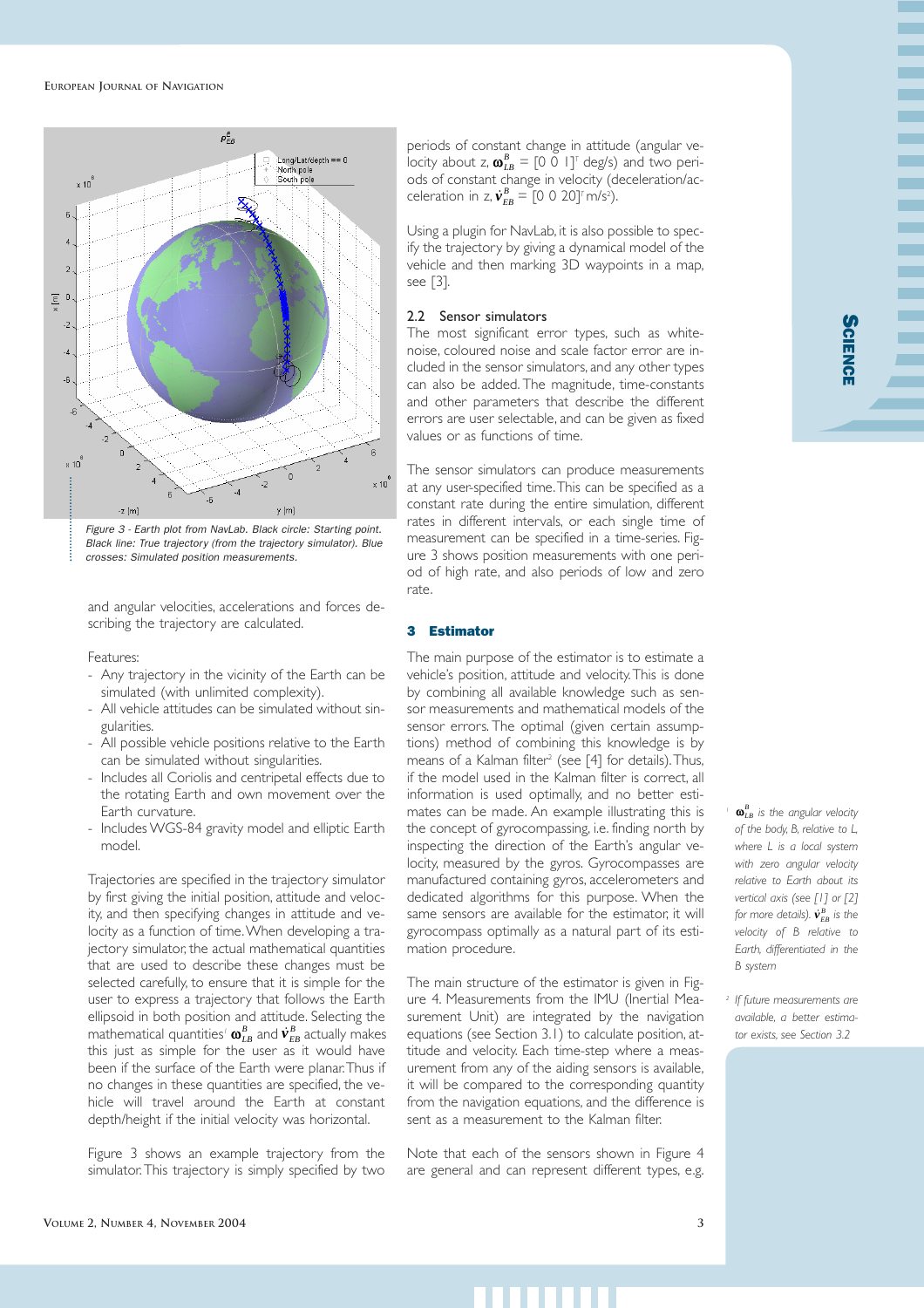**SCIENCE** 

NavLab has used different types of position measurements, including range measurements to a known position (see [5] or [6] for examples of different sensor types that have been integrated).

The navigation equations and optimal smoothing are described in Sections 3.1 and 3.2.

Features:

- The estimator accepts arbitrary time-series of measurements from all sensors
- Along with each single sensor measurement, new sensor parameters can be specified, describing that particular measurement, hence describing a varying quality
- Zero Velocity Update (ZUPT) and depth/height measurements are included in the same Kalman filter in an optimal manner
- The horizontal position measurements are nonsingular (i.e. with maximum accuracy also near/at the poles)
- Iterated Extended Kalman filter is used to improve the performance in cases of significant nonlinearities.

# 3.1 Navigation equations

The navigation equations calculate position, attitude and velocity based on the IMU measurements, as shown in Figure 4.

#### Features:

- Non-singular for all positions and attitudes
- Foucault wander azimuth
- Direction cosine matrix attitude update
- Numeric drift control
- WGS-84 gravity model and elliptic Earth model
- Trapezoid updates to prevent systematic errors from the forward or backward Euler methods.

# 3.2 Optimal smoothing

The Kalman filter is the optimal estimator at time *t*, when measurements before and including *t* are used, thus it is well suited for real-time estimation. However, if measurements after *t* are also available (which is the case for post-processing, see Section 4.1), it is possible to make a better estimator at time *t*, by using these additional measurements.The best possible algorithm, utilising all measurements both before and after *t*, is called *optimal smoothing* (see [4] for details).

- This algorithm is effectively doubling the set of relevant measurements for each estimate, since the *next x* seconds of measurements are normally just as important as the *previous x* seconds
- A symmetrical interval of past and future measurements prevents a systematical delay in the estimates, which is unavoidable in real-time estimators
- Another limitation of an optimal real-time estimator (Kalman filter) is its inability to deliver estimates that are in accordance with the process model. At each time-step such estimators make a prediction (that is in accordance with the process model), but when a new measurement arrives, it is weighed against the prediction to give a new updated estimate. Unexpected<sup>3</sup> measure-



*Figure 4 - Estimator main structure (simplified). The sensors shown can be either simulated or real. (INS: Inertial Navigation System).*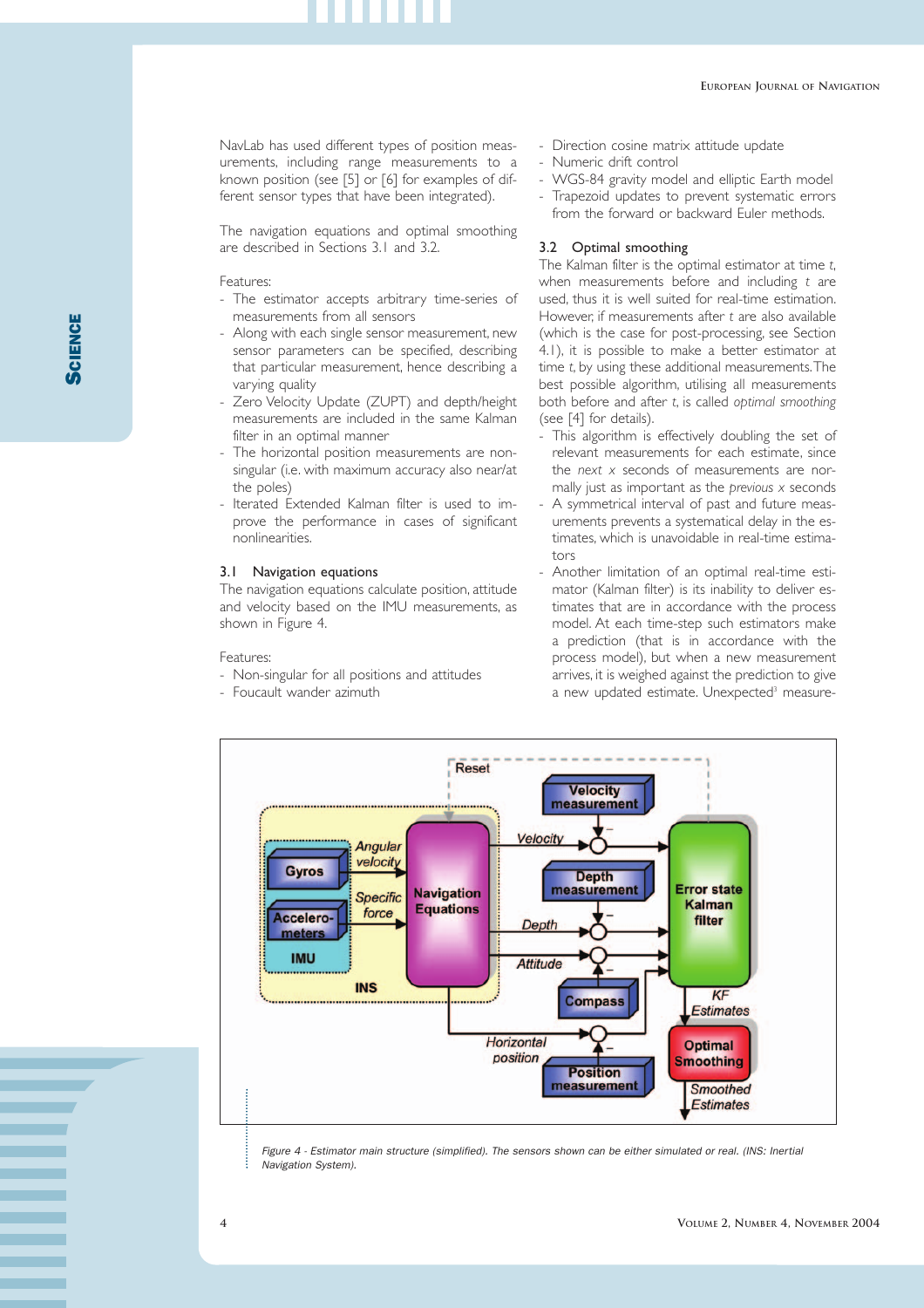



ments thus lead to jumps in the estimates that are not in accordance with the process model (e.g. an unexpected velocity measurement leads to a jump in the velocity estimate that corresponds to an acceleration that is too large according to the process model). Since no measurements are unexpected for the smoothing algorithm, this problem is eliminated, and the smoothed estimate is always in accordance with the process model (hence the name "smoothing").



*shows the vehicle going northwest. Blue: position measurement from DGPS+USBL (differential GPS + Ultra Short Base Line acoustic positioning). Green: Kalman filtered estimate. Red: Smoothed estimate.*

Figure 5 shows an example of position estimation uncertainty  $(1\sigma)$  in the Kalman filter and in the optimal smoothing. Position measurements are unavailable in an interval of 2 hours, and in this period the Kalman filter estimation uncertainty grows, before dropping instantly when position measurements become available at the end.The smoothing algorithm on the other hand, utilizes the position measurements at the end during the whole interval, and thus has a maximum uncertainty in the middle of the interval. At the last time-step, no future measurements are available and the two algorithms give equal estimates.

# 3.2.1 Performance in cases with large modelling errors (robustness)

Another property of the smoothing algorithm, that is often even more important than the improved accuracy, is its robustness. As mentioned above, smoothed estimates are always in accordance with the process model, and this quality is crucial in cases with wrong models or faulty measurements. If a measurement has an error that is significantly larger than what was modelled in the Kalman filter, a large jump in the estimates from the real-time filter is inevitable. A real-data example of such a jump is shown in Figure 6, where a position outlier (wildpoint) with an error of about 41 meters is present<sup>4</sup>. . Since the Kalman filter expects a total position measurement uncertainty of 2.4 m  $(\mathcal{A})$ , the error of this measurement is above 17 sigma, and hence extremely unlikely according to the model. In the example, the outlier is followed by a period of position measurement dropout (which is typical), and thus the filtering error remains until the sound<sup>5</sup> measurements bring the estimate back on track. The smoothing algorithm however, also seeing the measurements from all sensors *after* the outlier, is barely affected, even though it uses the same sensor model as the Kalman filter.

The optimal smoothing algorithm is also robust against systematic sensor errors. In a HUGIN 3000 navigation accuracy verification sea trial in October 2000 (described in Section 5.2.2), there was a constant error in the DVL (Doppler Velocity Log) measurements that was above 8.3 sigma (due to an incorrect DVL configuration in this particular trial). This huge<sup>6</sup> unmodelled velocity error led to a position error in the order of 10-15 m for the real-time estimates, while the smoothing, using the same model, proved a performance of 1.2 and 1.7 metres ( $1\sigma$  north and east), see Figure 8 in Section 5.2.2.

#### 4 NavLab Usage

NavLab has been extensively used by numerous different users since 1999, including several international research groups, universities and commercial survey companies. The flexible structure of NavLab makes it useful for a wide range of applications. Some

- *<sup>3</sup> All measurements that are not exactly equal to the predicted value are unexpected, which in practice means every measurement*
- *<sup>4</sup> Outliers of this magnitude will by default be automatically removed in NavLab by a wild-point detection algorithm, but is left here for demonstration*
- *<sup>5</sup> I.e. in accordance with the Kalman filter model*
- *<sup>6</sup> According to the model, the probability of an error of this magnitude in one measurement is only about 10-16, and in this trial all measurements had this error!*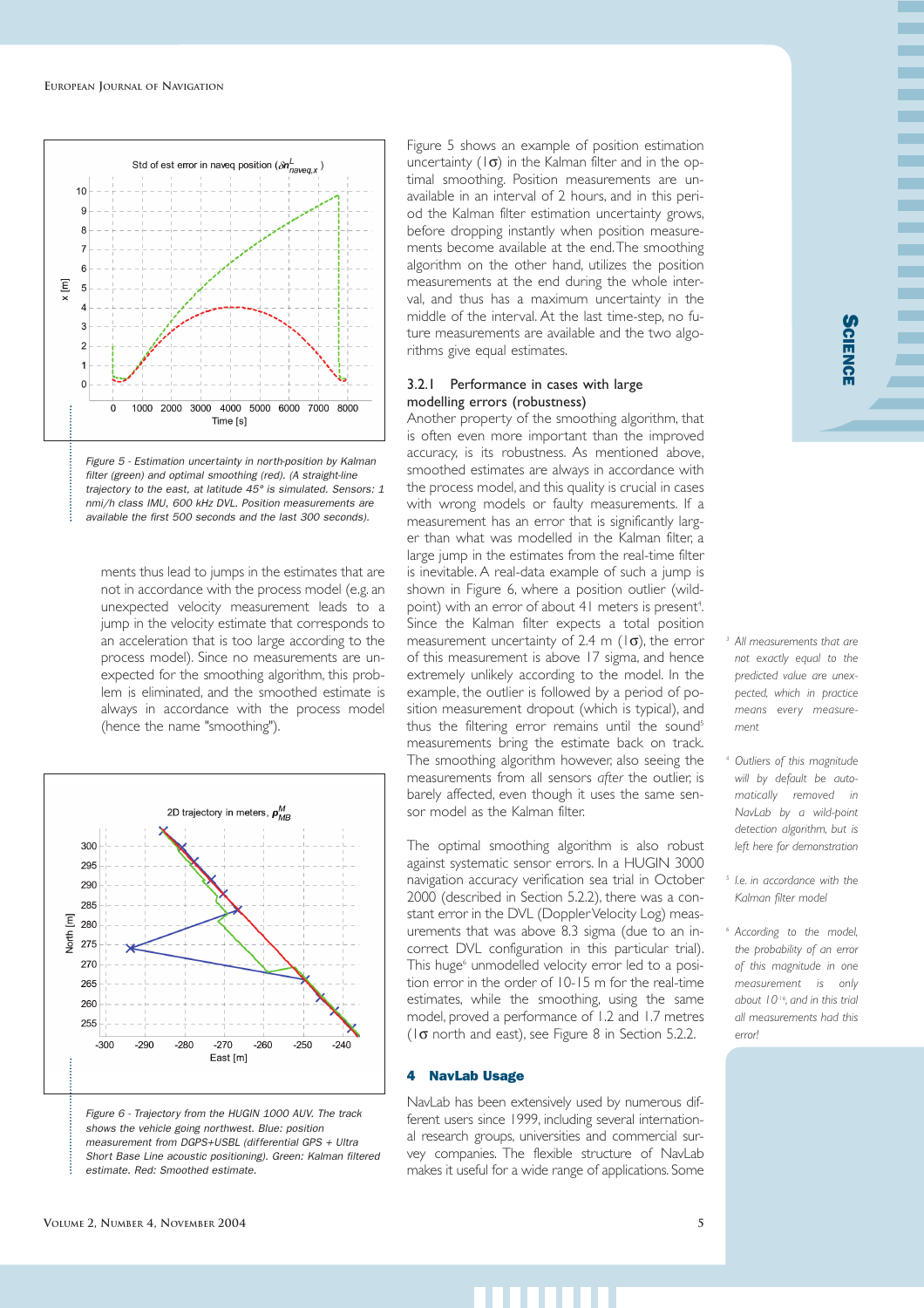users are only working with simulated data, whereas others use the estimator alone to post-process real data. Finally, there are many cases where both simulations and real data processing are of interest. A summary of current NavLab usage is given below.

# Navigation system research and development (using simulations and real data)

- Development, testing and comparison of new navigation concepts and algorithms, including new aiding sensors and aiding techniques
- Development of real-time navigation systems, where the algorithms are implemented and tested in NavLab, and then ported to the real-time system. A typical development process is:
	- Implement algorithms in NavLab
	- Test in simulations (NavLab)
	- Test with real data (NavLab)
	- Port algorithms to the real-time navigation system (C++ or similar program language)
	- Test real-time system.

The real-time navigation system in the HUGIN vehicles was developed using NavLab (see [5] for a description of the real-time navigation system and [7] or [8] for an overview of the HUGIN AUV Programme).

#### Analysis of a given navigation system (using simulations and real data)

- Analysis of navigation system behaviour under different manoeuvres/trajectories and sensor configurations
- Robustness analysis. The performance of the estimator is studied for the cases of:
	- Wrong sensor models used in the Kalman filter
	- Sensor dropouts
	- Sensor errors.

# Teaching navigation theory (using simulations)

By specifying appropriate simulations, everything from basic principles to complex mechanisms can be demonstrated and visualised.

#### Decision basis for navigation sensor selection/purchase (using simulations)

Simulations of the relevant scenarios are carried out to investigate how varying quality of the different sensors will affect the obtainable navigation performance. Parameters for different sensors available in the market are usually entered for comparison.The goal is to achieve a well-balanced and economical sensor suite.

# Decision basis for mission planning (using simulations)

Even if the set of sensors is given, the navigation accuracy can vary significantly with the mission type. Important mission parameters include:

- Activation/deactivation of sensors or change of measurement rate (reasons to deactivate might be to stay covert, avoid interference with other systems or just to save power)

- Going to areas where certain measurements are available or are more accurate (e.g. go close to bottom to get DVL bottom track, go close to a transponder or go to surface for GPS measurements)
- Running manoeuvres to increase the observability in the estimator
- Running in patterns that cancel out error growth

When setting up complex mission plans, simulations are helpful to ensure effective missions that meet the navigation accuracy requirements for all parts of the mission (transit phase, mapping phase etc).

# Post-processing of real navigation data (using real data)

Post-processing of real data improves the navigation accuracy, robustness and integrity compared to a realtime navigation solution. See 4.1 for more details.

# Tuning of real-time and post-processing navigation systems (using real data)

Proper Kalman filter tuning is essential for optimal estimation accuracy. Tuning is often based on the sensor specifications, but the actual sensor performance can differ from these numbers, and in such cases the tuning should be based on empirical data. Finding the correct tuning based on a recorded data set is best done by means of the error estimates from the smoothing algorithm.

### Sensor evaluation (using real data)

After purchasing a new sensor, an evaluation of the sensor is usually desired. Large sensor errors might be detected by inspecting the measurements from this sensor alone, but for a more thorough sensor evaluation, the measurements should be compared with other sensors (with uncorrelated errors) or a known reference. Running a relevant mission or lab test and analysing the result in NavLab will usually reveal errors above the specification and often also the characteristics of such errors.

# Improving sensor calibration (using real data)

Even if a sensor is approved in an evaluation, it can exhibit systematic errors, typically due to imperfect calibration or misaligned mounting. Such (deterministic) errors should be removed before sending the measurements to the estimator, otherwise the performance will be reduced (in particular for the realtime Kalman filter). To find these systematic errors, the smoothing algorithm should be used, as it is significantly better than the real-time filter at estimating such errors.When systematic errors are known, they can be compensated for in future missions.

#### 4.1 Using NavLab for real data post-processing

For vehicles storing their navigation sensor meas-

*hicle measuring the AUV position by means of DGPS+USBL. A full set of measurements is not transmitted to the AUV in real time, but is available for use in NavLab after the mission*

*<sup>7</sup> For instance a surface ve-*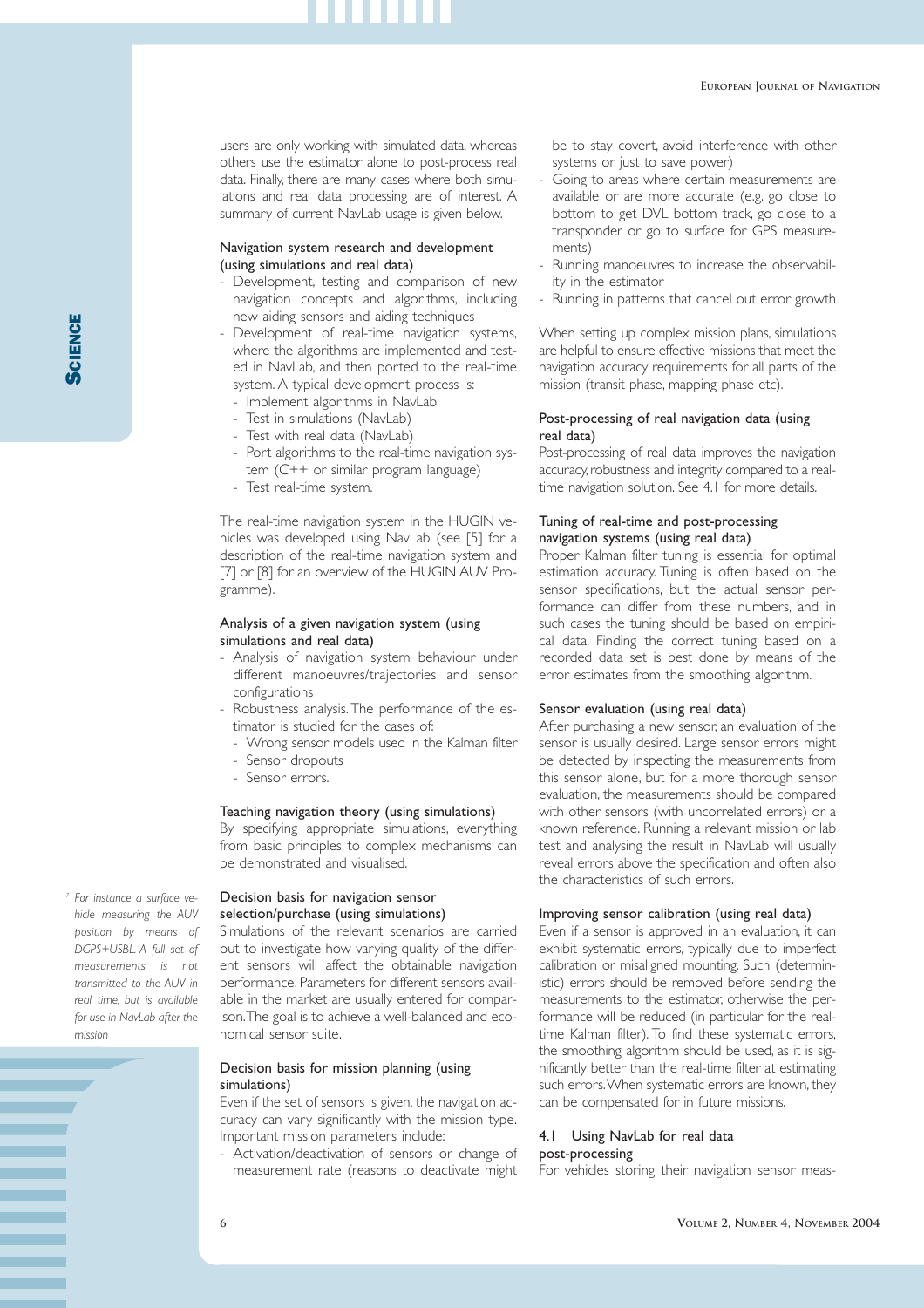

*Figure 7 - A wellhead is mapped repeatedly with different headings to evaluate the positioning accuracy of the final map.*

urements during missions, it is possible to make post-processed estimates of position, attitude, velocity and sensor errors.There are many situations where these estimates are of great interest after the mission is finished, for instance if the vehicle has recorded payload data that require accurate georeferencing (e.g. bathymetric data for terrain maps or image data for object detection). NavLab is well suited and extensively used to produce optimal post-processed navigation results.These results are valuable also when the vehicle has calculated and stored real-time navigation estimates. When the time constraints allow, post-processed estimates are preferred to the real-time estimation results, since important properties such as estimation accuracy, robustness and integrity are improved:

- *Increased accuracy* is mainly due to the use of the optimal smoothing (see Section 3.2). In addition, real-time issues like delayed measurements and incomplete data sets from remote sensors<sup>7</sup> are eliminated. Finally, the absence of a real-time computing requirement makes it possible to use iterations to improve estimation performance
- *Improved robustness* is partly due to the smoothing algorithm, which in general is more robust against degraded sensor performance than the real-time Kalman filter (see Figure 6 and Figure 8). In addition, the possibility of rerunning the estimation increases the ability to recover a faulty data set.To do so, one can modify either the degraded sensor measurements or the filter tuning (or both) to get the best possible navigation for the faulty data set
- The *Integrity* of the estimator, i.e. the ability to detect degraded sensor performance and degraded total navigation performance, is critical for the users of the navigation data.The optimal smoothing algorithm has a very high capability of detecting reduced sensor quality. In addition it can often tell which sensor is having problems.

When deviations are detected, the data can usually be rerun as described above, and the final estimates will be reliable (i.e. more accurate and associated with a trustworthy accuracy estimate). In practice, the ability to recover the navigation data in the case of degraded sensor performance means that the need for a new mission is avoided.

Also, the smoothing might allow purchasing less expensive sensors or using them less frequently, and still obtaining the required accuracy. For instance, a submerged vehicle might need to surface to get position measurements. In Figure 5, we see that with a position accuracy requirement of 5 metres, the real-time filter would require position measurements after a period of 2,500 seconds, while with smoothing a position accuracy better than 5 metres is obtained even with a 2 hours dropout interval.

Post-processing of real data has become one of the most important NavLab applications, and through mass-production of accurate navigation results more than 5,000 hours of recorded payload data has been positioned. Any vehicle with recorded sensor data

can be navigated, and currently AUVs, ROVs, ships and aircraft have been navigated with NavLab.

# 4.2 Practical usage

NavLab is written in the mathematical programming language Matlab [9], but it can also be compiled to a Windows application (exe file). Post-processing of a recorded data set with 3-5 Hz Kalman filter update rate and 100 Hz IMU data, is approximately 15 times faster than realtime, when using a 3 GHz Pentium 4 processor.

The user interface can vary from "Scientific", where all parameters and steps are fully controllable, to "One-

click" [10] where all processes are automated. In Scientific mode, a general multi-menu based plot function is used after a simulation or estimation. This function plots a range of figures containing numerical summaries and many different 2D and 3D plots with a total of more than 500 graphs, for results analysis. The plot function is also programmable to show only a predefined subset of plots for users wanting just a simplified summary of the results.The very simplest output is used in the One-click mode, where a green/red light at the end of the estimation indicates if the data was OK or not.

SCIENCE



*Figure 8 - The mapped positions of the wellhead (at 1,300 m depth) using NavLab smoothing.*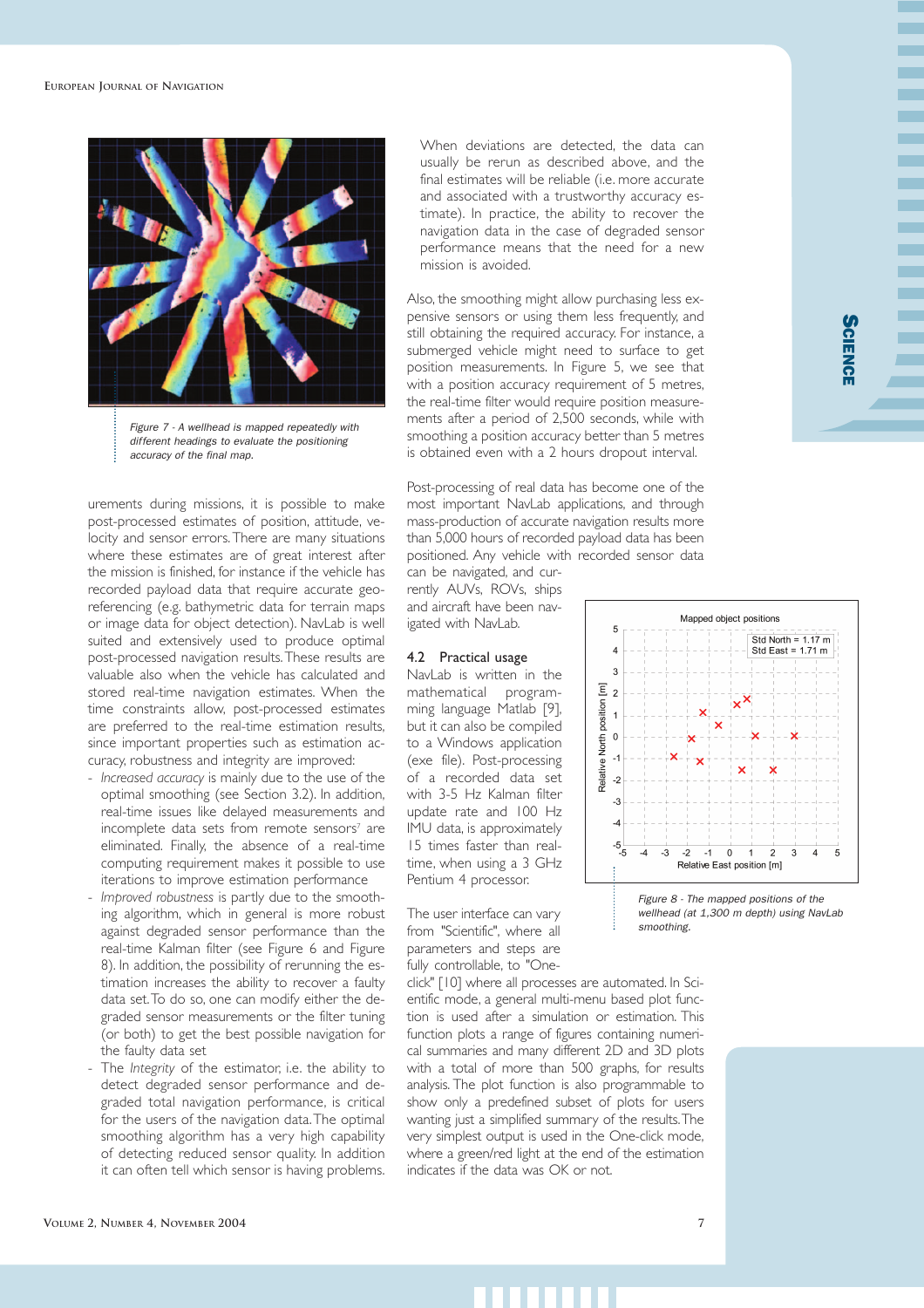### 5 Verification of Estimator Performance

Verification of the estimator performance has been a crucial part of the NavLab development. Both the Kalman filter and the optimal smoothing calculate an expected uncertainty for their estimates, which is the theoretically optimal accuracy obtainable for the given scenario. When using a correct model in the estimator, the actual estimation error should be as small as the theoretical uncertainty limit. A correct model can be used when the measurements are from the simulator, but since the real world has infinite complexity, it is impossible to use a completely correct model in the estimator when using real data. In cases where the model used by the estimator differs from the model generating the measurements, the actual estimation error will be larger than the theoretical limit.The most challenging part of the estimator development is to keep its error as close as possible to the theoretical limit in cases of modelling errors (and nonlinearities).To minimize the loss of accuracy, a very careful design and implementation of all parts of the estimator is vital. In this section it is demonstrated that it is possible to achieve a performance close to the optimal under a range of different non-ideal conditions.

# 5.1 Verifying performance using the simulator

The simulator, having a more complex nonlinear system model than the estimator, is an effective tool for verifying the estimator performance. Any scenario can be tested and different modelling errors can be used. After running the estimator, the plot function will calculate and plot the true estimation error and compare it with the theoretical estimation uncertainty (also Monte Carlo simulations can be run to determine the statistics of the error). Thorough and extensive testing of the estimator since 1999 by different research groups, testing a variety of scenarios, has proven the estimator to be very robust and to give close to optimal performance in all scenarios.

#### 5.2 Verifying performance using real data

The ultimate test of the estimator is to use real data from a representative mission, where the trajectory and all sensor errors are (by definition) totally realistic.The challenge with real runs is that it is more difficult to investigate the estimation errors, since the true trajectory is unknown. However, some possibilities do exist, and these are discussed in the following.

### 5.2.1 Redundant sensors

A significant sensor measurement can be made unavailable for the navigation system, and later be used as a reference. For instance, a surface ship might follow a submerged AUV, continually measuring its position using DGPS+USBL, but not sending the measurements to the AUV. The AUV, typically using an IMU, a depth sensor, a DVL and in some cases a compass, will have a drift in position

that after a while will be significantly larger than the uncertainty in the DGPS+USBL position measurements. Hence the estimation error is observable and is compared with the theoretical uncertainty. All such tests have documented a very high estimator performance, that was in accordance with the theoretical uncertainty, see [11] and [5].

# 5.2.2 Verifying the positioning by means of mapped objects

For a seabed mapping vehicle, an accurate positioning of the final map is essential, and estimates of the vehicle's 6 degrees of freedom (position and attitude) are used to position the bathymetric data. Estimation errors in vehicle position will be directly translated to errors in the map position, while the effect of attitude errors will depend on the geometry between the vehicle and a given patch of the seafloor. A crucial test of the entire navigation system is to verify the position accuracy in the final maps. In such tests, all available aiding sensors are used so that the maximum accuracy is evaluated.

Customers buying HUGIN and NavLab for detailed seabed mapping have had a strong focus on position accuracy of the maps and have thus run navigation performance trials as part of the customer acceptance tests.These trials determine if the real-life performance of the estimator match the accuracy that was predicted in NavLab simulations before the vehicle was built. The standard method is to map the same object at the seafloor several times, comparing the position estimate of each individual object observation. Errors that are uncorrelated between each passing will be visible, as the object will be positioned differently in each observation. Correlated errors are typically following the AUV or a ship giving DGPS+USBL measurements (e.g. timing problems, systematic velocity error and misaligned acoustic positioning transducer). Hence, to also reveal these errors, different headings are used for the AUV and ship for each passing ('wagon wheel pattern', as shown in Figure 7). Figure 7 shows maps from HUGIN 3000 in an accuracy test carried out by the HUGIN customer C&C Technologies at 1,300 m water depth in the Gulf of Mexico in October 2000. 11 different headings were used (5 of the lines were mapped in opposite directions) when mapping the object (a wellhead), to maximise the visibility of any correlated errors following the AUV or ship.The positions of the wellhead observations when using NavLab smoothing are shown in Figure 8, obtaining an accuracy of 1.2 m and 1.7 m  $(1\sigma)$  north and east (even with a large unmodelled DVL error present, see Section 3.2.1). The theoretical estimation uncertainty in the smoothed position was about 1.7 m ( $1\sigma$ , north and east) during the passings. 60 m from the wellhead, but within the swath width, another object (natural feature) was also visible in the data. Since the object is 60 m off the centre of the maps, a somewhat higher uncertainty is expected due to the AUV heading un